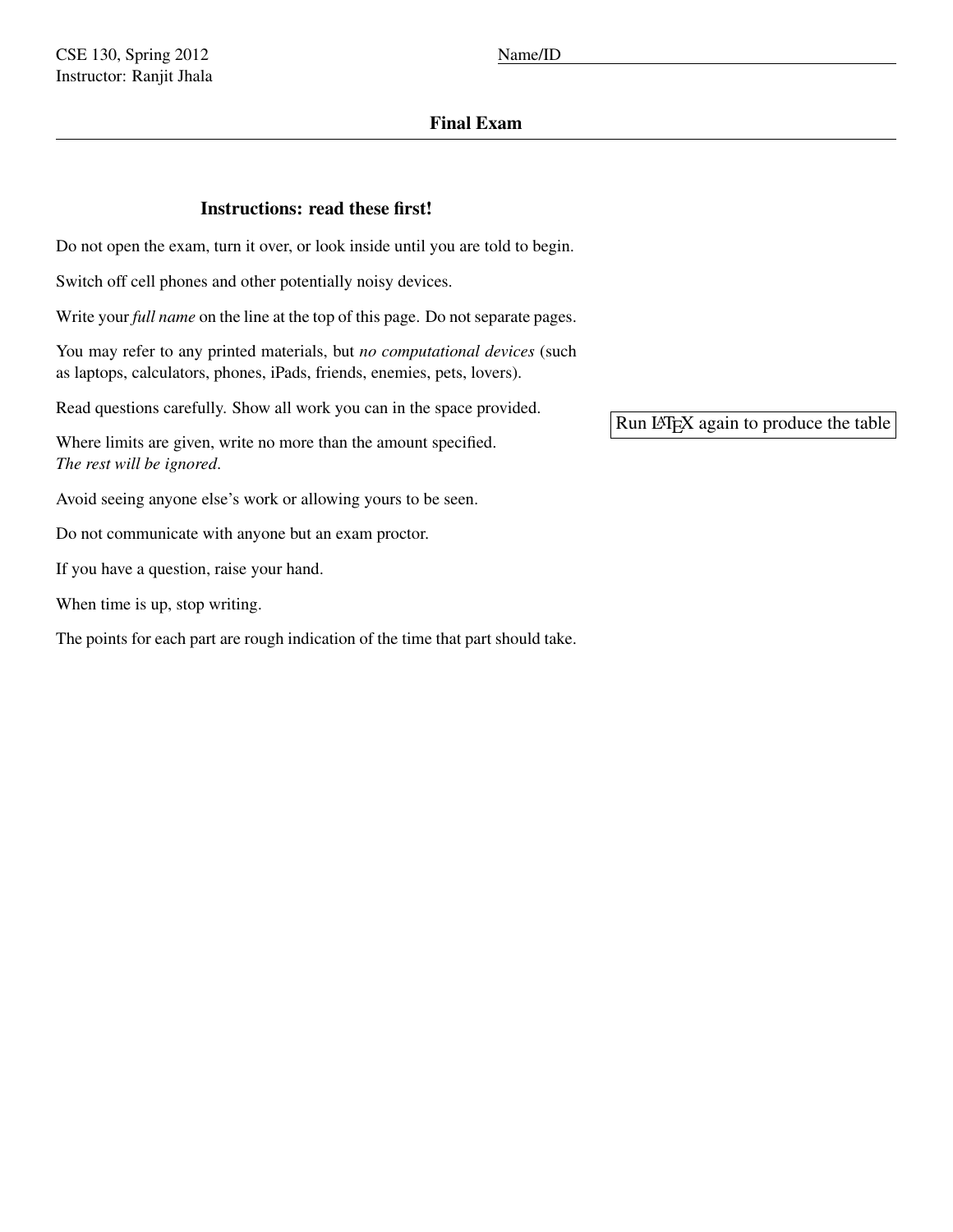## 1. [?? points]

In each question below, we have given a Scala function with missing type information. Your job is to

- 1. fill in appropriate types (so the function will be accepted by the typechecker),
- 2. write down one set of suitable inputs (i.e. of the corresponding types),
- 3. write down the output corresponding to the input.

```
Hint: Recall that syntax for anonymous functions in Scala is (x_1, \ldots, x_n) \implies e which is equivalent to Ocaml's
fun (x1, \ldots, xn) \rightarrow e(a) [2 points]
   def plus(x: T1, y: T1): T2 = x + yval out = plus(int, in2)T1 =T2 = \_\text{in1} = \_\ln 2 =out =(b) [5 points]
   def plussed(x: T1, y: T2): T3 = x + y(x)
   val out = plussed(in1, in2)
 T1 = \_T2 = \_
```
 $T3 =$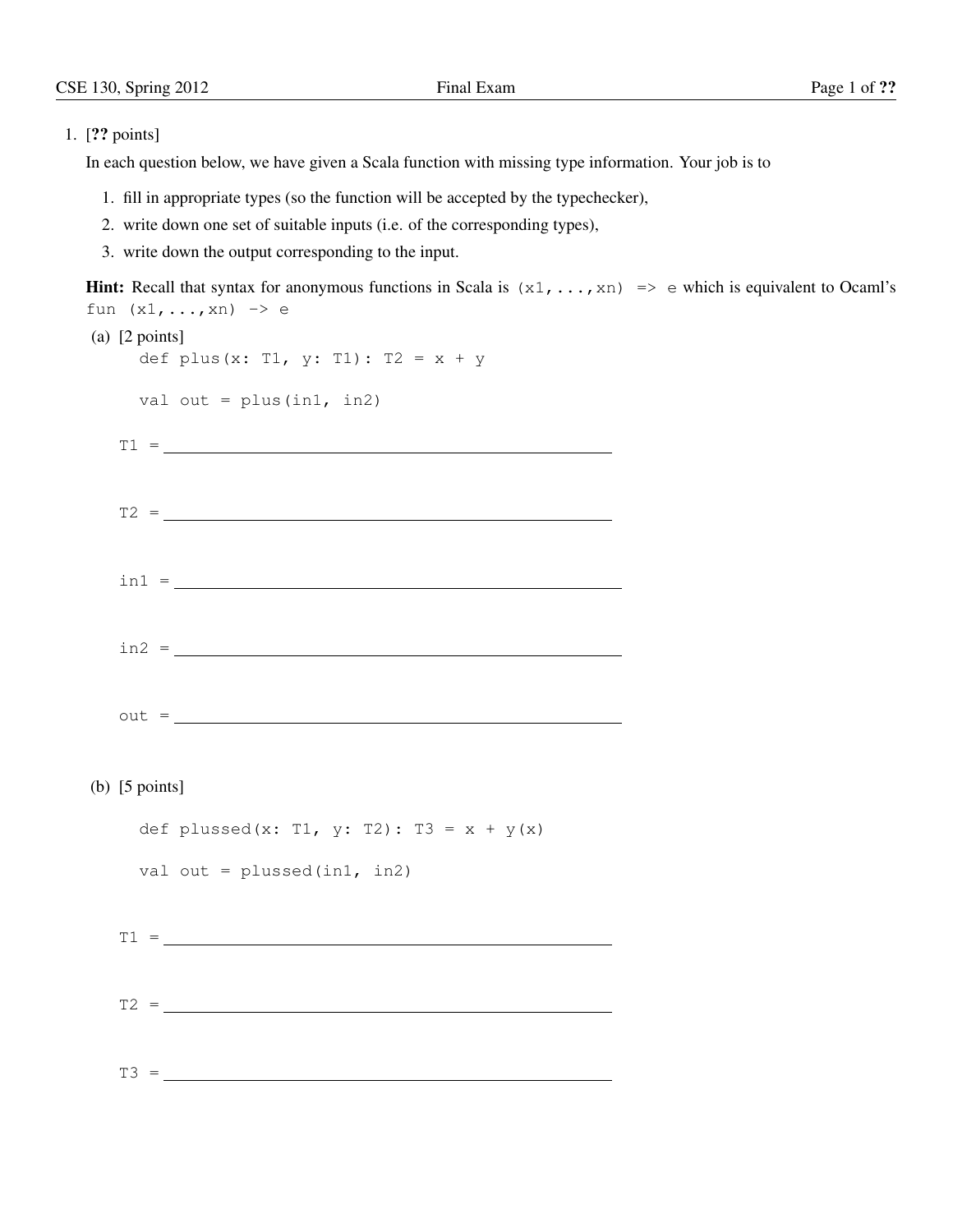| CSE 130, Spring 2012            | Final Exam                             | Page 2 of ?? |
|---------------------------------|----------------------------------------|--------------|
|                                 | $\text{in1} =$                         |              |
|                                 |                                        |              |
|                                 | $\text{in2} =$                         |              |
|                                 |                                        |              |
|                                 | $out =$                                |              |
|                                 |                                        |              |
| $(c)$ [8 points]                |                                        |              |
| def squash[A] (xss: T1): T2 = { |                                        |              |
| for (xs <- xss                  |                                        |              |
| ; $x \leftarrow xs$             |                                        |              |
| yield x                         |                                        |              |
| $\}$                            |                                        |              |
| val out = $square(int)$         |                                        |              |
|                                 | $T1 = \_$                              |              |
|                                 |                                        |              |
|                                 |                                        |              |
|                                 |                                        |              |
|                                 |                                        |              |
|                                 |                                        |              |
|                                 |                                        |              |
| $out =$                         |                                        |              |
|                                 |                                        |              |
| (d) $[10 \text{ points}]$       |                                        |              |
|                                 | def reduce [A] (xs: T1, f: T2): T3 = { |              |
| var $acc = xs(0)$               |                                        |              |
| for $(x \leftarrow xs.tail)$ {  |                                        |              |
| $acc = f(acc, x)$               |                                        |              |
| $\}$                            |                                        |              |
| acc                             |                                        |              |
| }                               |                                        |              |
| val out = $reduce(in1, in2)$    |                                        |              |
|                                 |                                        |              |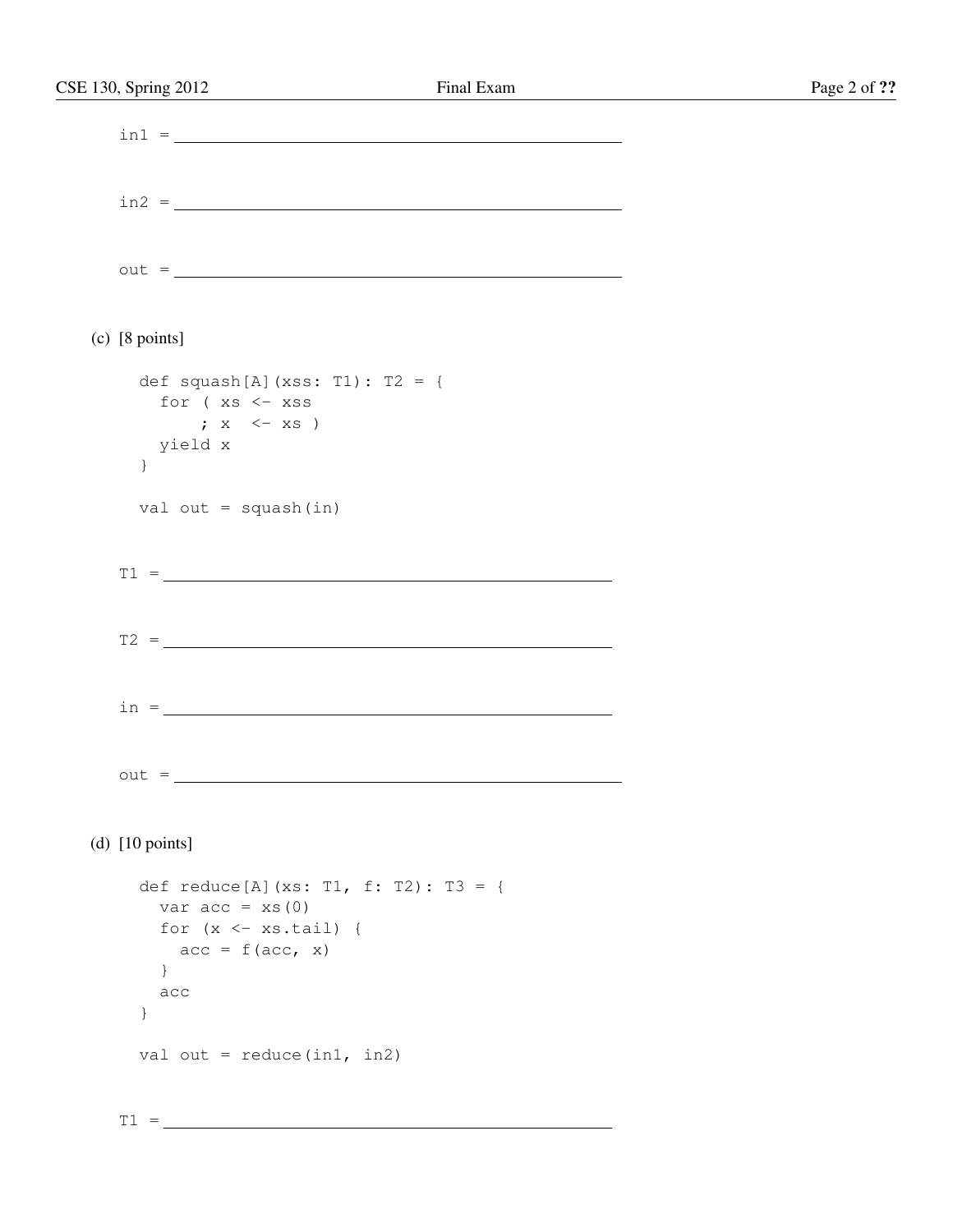|  | $\text{in1} = \_$ |  |  |  |
|--|-------------------|--|--|--|
|  |                   |  |  |  |
|  |                   |  |  |  |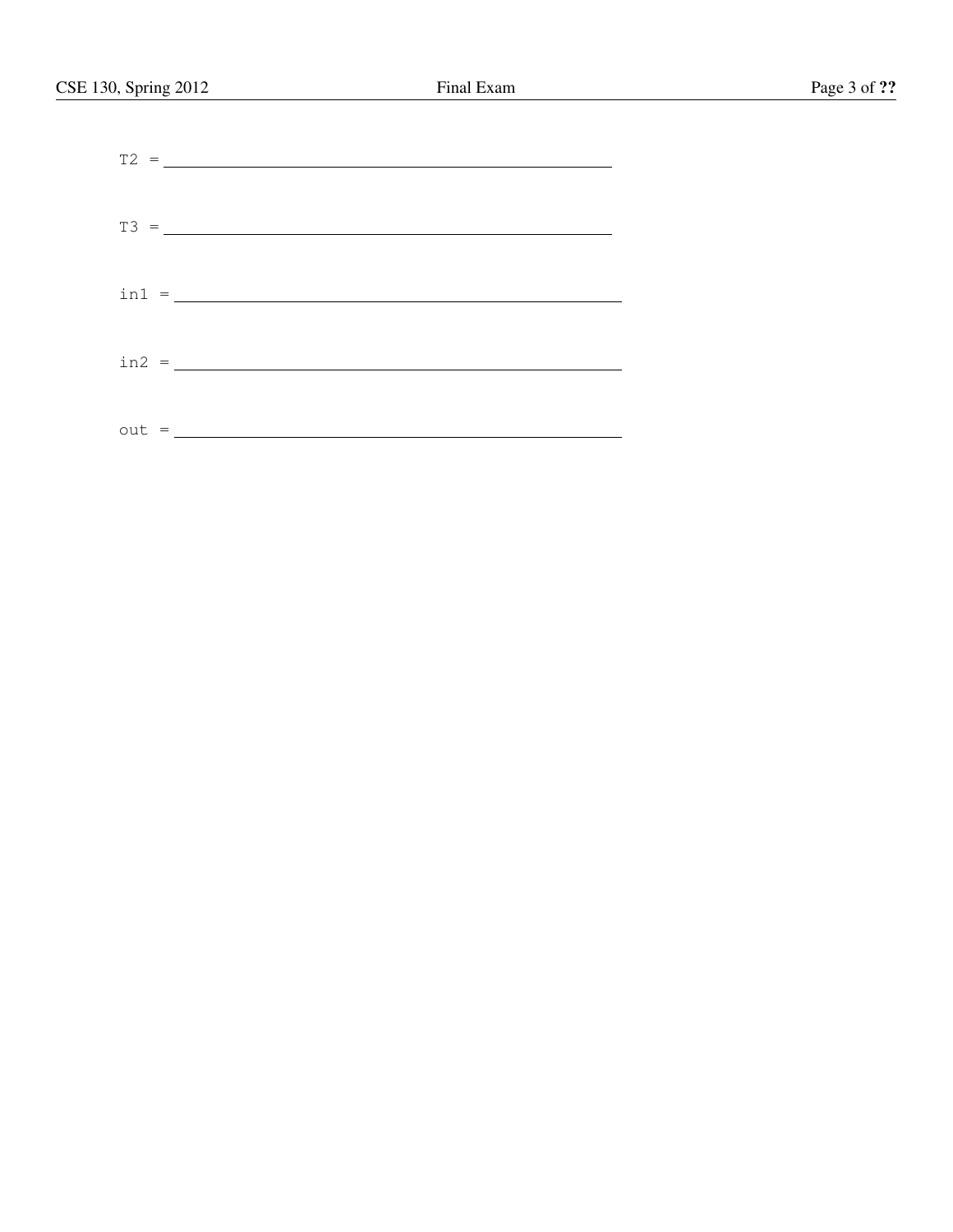```
(e) [10 points]
  def explode[A](xs: T1): T2 = {
   if (xs.isEmpty)
    List(List())
   else {
    for ( ys <- explode(xs.tail)
     ; z < - List(List(), List(xs.head)))
    yield (z ++ ys)
   }
  }
  val out = explode(in)
 T1 = \_T2 =in =
 out = \_
```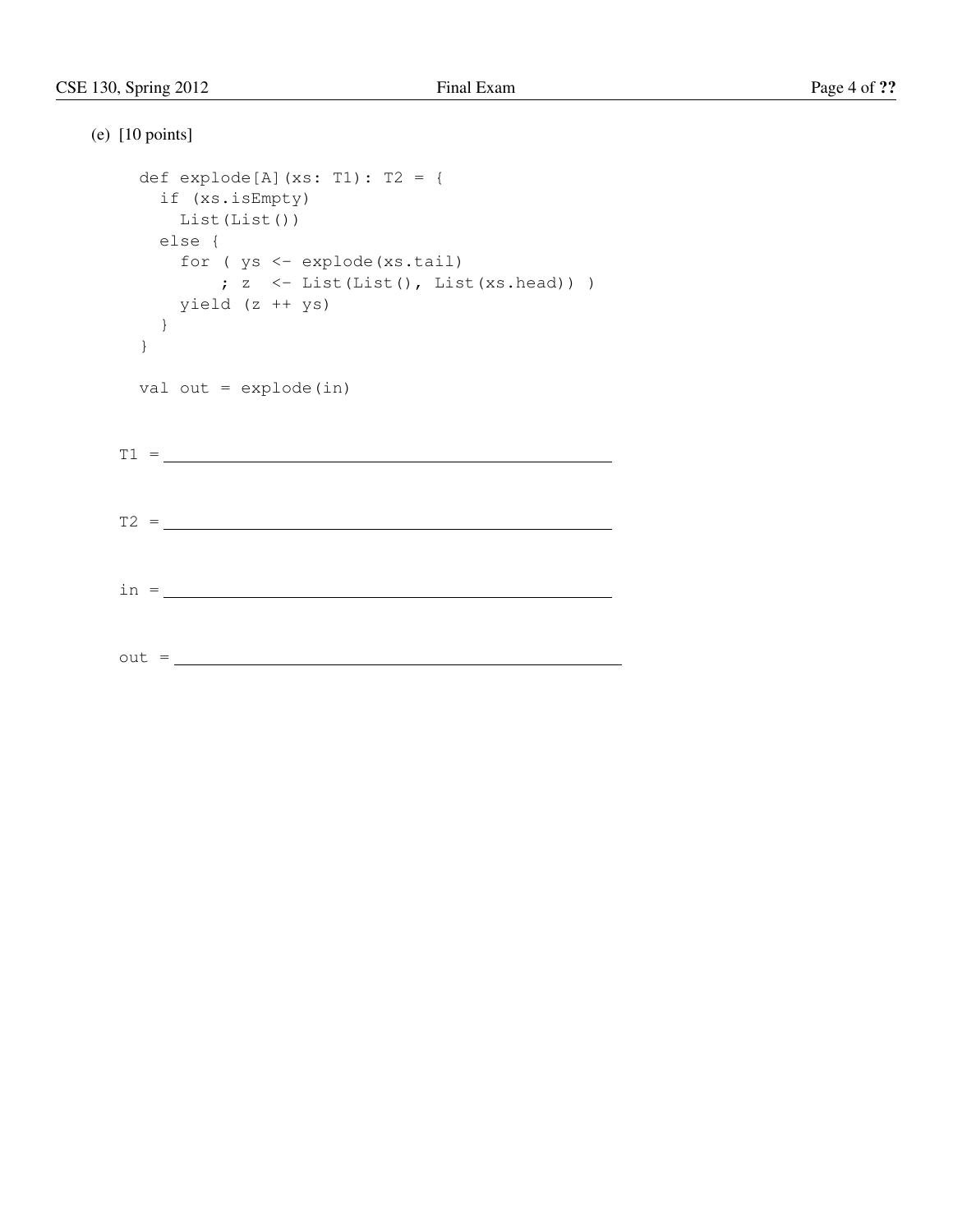## 2. [?? points]

*"MapReduce is a software framework introduced by Google to support distributed computing on large data sets on clusters of computers."* (From WikiPedia)

This question will give you a flavor of what it is like to program using the MapReduce model, using a simple Scala implementation.

(a) [7 points] Consider the function expand whose type is given at the bottom.

```
def expand[A, B](f: A => List[B], xs: Iterator[A]): Iterator[B] = {
  for (x < -xs; y \leftarrow f(x)yield y
}
```
What is the value of ans below ?

```
val clone = (p \Rightarrow (0 \text{ until } p.2) .map( = \Rightarrow p.1).toList)val ans = expand(clone, Iterator(("a", 1), ("b", 2), ("c", 3)))
```
Result:

(b) [8 points] Consider the function insert

```
def insert[K, V](table: Map[K, List[V]], key: K, v: V): Map[K, List[V]] = {
  if table.contains(key) {
    val vs = table(key)table += (key -> v::vs)
  } else {
    table += (key -> List(v))
  }
}
```
What is the value of ans below ?

```
val t = Map( "judynails" \rightarrow List(2)
                , "larsumlaut" \rightarrow List(2, 2, 9)
                , "caseylynch" \rightarrow List(3))
```

```
val ans = insert(t, "judynails", 4)
```
Result: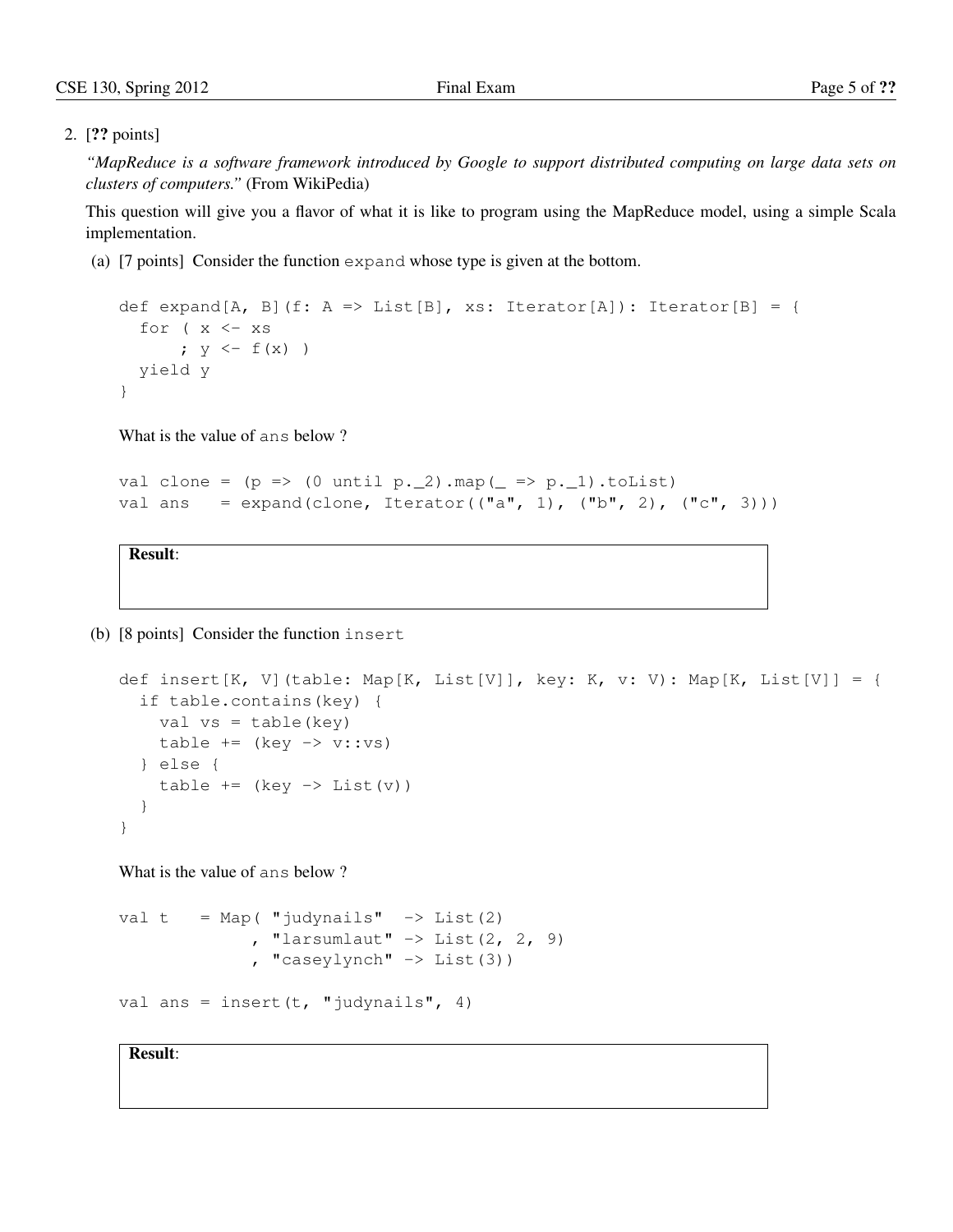(c) [5 points] Consider the function group whose type is given at the bottom.

```
def group[K, V](kvs: Iterator[(K, V)]): Map[K, List[V]] = {
  var table: Map[K, List[V]] = Map()
  for ((k, v) \leq kvs) {
   table = insert(table, k, v)
  }
  table
}
```
What is the value of ans below ?

```
val kvs = Iterator( ("judynails" , 3)
                   , ("larsumlaut", 8)
                   , ("caseylynch", 19)
                   , ("caseylynch", 12)
                   , ("larsumlaut", 7)
                   , ("judynails" , 6))
```

```
val ans = group(kvs)
```
Result:

```
(d) [10 points] Consider the function collapse whose type is given at the bottom.
```

```
def collapse[K, V](table: Map[K, List[V]], f: (V, V) => V): Map[K, V] = {
   table.mapValues(reduce(_, f))
```

```
}
```
Hint: The reduce function is from Question 1(d).

Hint: The method 'mapValues' (for Scala HashMaps) behaves as follows:

```
scala> Map("one" \rightarrow 1, "two" \rightarrow 2).mapValues( + 100)
res: Map[String, Int] = Map("one" \rightarrow 101, "two" \rightarrow 102)
```
What is the value of ans below ?

```
let table = Map( "judynails" \rightarrow List(9, 3)
                 , "larsumlaut" \rightarrow List(5, 2, 3)
                  , "caseylynch" \rightarrow List(3, 6)
                  )
val ans = collapse(table, (x, y) => x + y)
```
Result: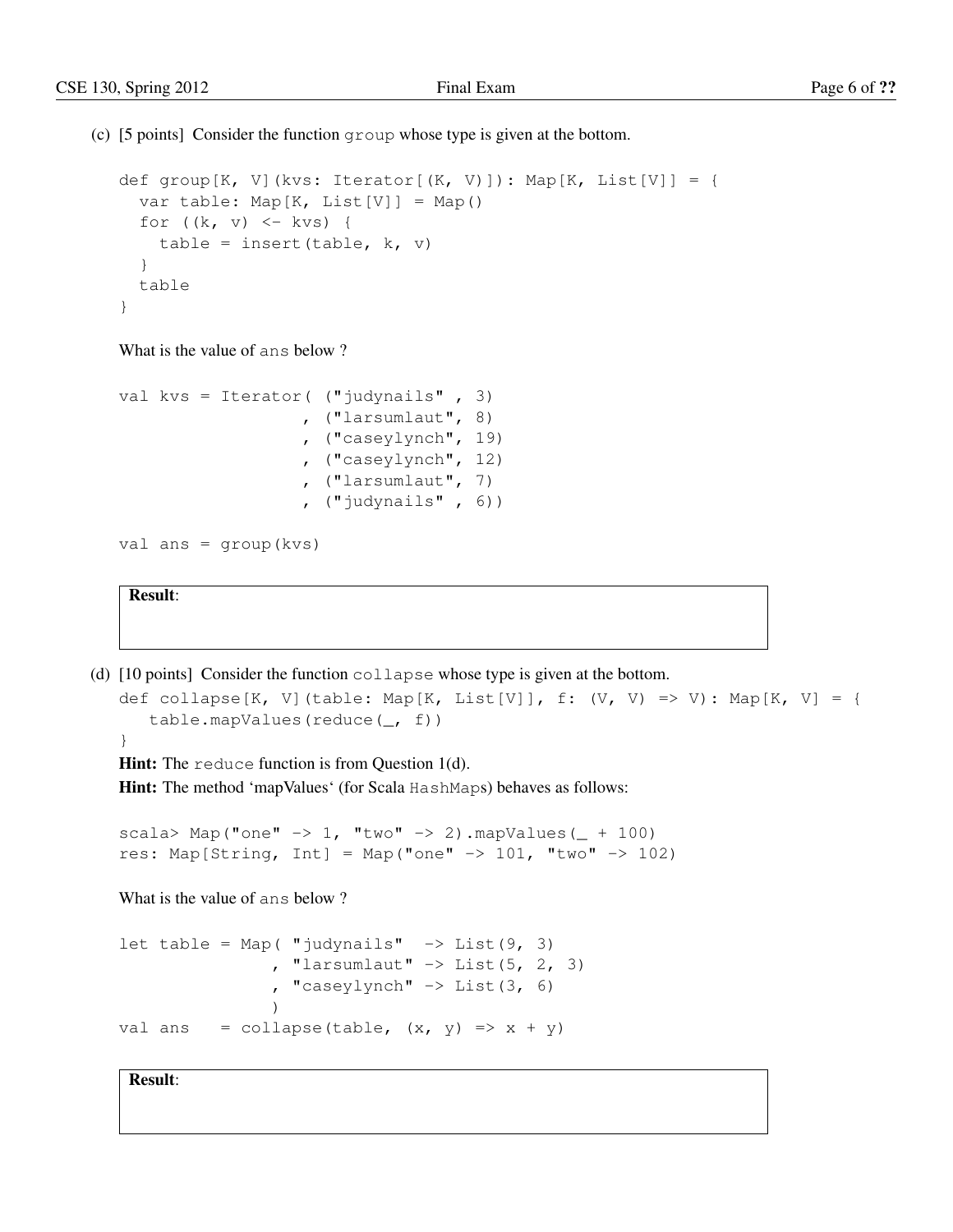(e) [10 points] Finally, consider the function mapReduce whose type is given at the bottom.

```
def mapReduce[E, K, V] (xs : Iterator[E], mapper : E \Rightarrow List[(K, V)], reducer: (V, V) => V ) : Map[K, V] = {
 val kvs = expand(mapper, xs)val table = group(kvs)
 val out = collapse(table, reducer)
  out
}
```
Intuitively, the mapReduce function takes the arguments:

- $x s$ : which is a collection of values of type E, e.g. a collection of documents,
- mapper: which is a function that maps each E value to a *list* of key-value pairs, kvs of type List [K, V].
- reducer: An accumulation function that takes a "current accumulation" value of type  $\vee$  a "next value" of type V and returns a new accumulated value of type V (e.g. like  $fold$   $left$   $left$ .

First, the mapper function is used to expand the list xs into a giant collection of key-value pairs kvs. Second, the expanded set of key-value pairs is *grouped by* the key to get table : Map[K, List[V]] Third, the reducer is used to *reduce* the list of values in *each* group in the table, and the reduced table out is returned. In the real implementation, each of the three steps of mapReduce is carried out in parallel across several (thousands of!) machines.

Assume that you are *given* the following:

```
type Doc \frac{1}{2} // Definition is unimportant
val wwwdocs: Iterator[Doc] // The WWW as a Document collection
def docWords(d: Doc): List[String]
```
that is, a special type Doc, a collection of all WWW documents, and a function that returns a list of strings corresponding to the words in a given document. Your goal is to compute the **frequency** with which different words appear in documents on the Web. That is your goal is to compute a table wordCount: Map[String, Int] of the form

Map(w1 -> c1, w2 -> c2, ..., wn -> cn)

where ci is the number of times the word wi appears in documents across the Web. Fill in the blanks below to show how mapReduce. can be used to compute the word frequency table wordCount:

```
val wordcount = {
 val fmap =
  val fred =
    mapReduce(wwwdocs, fmap, fred)
}
```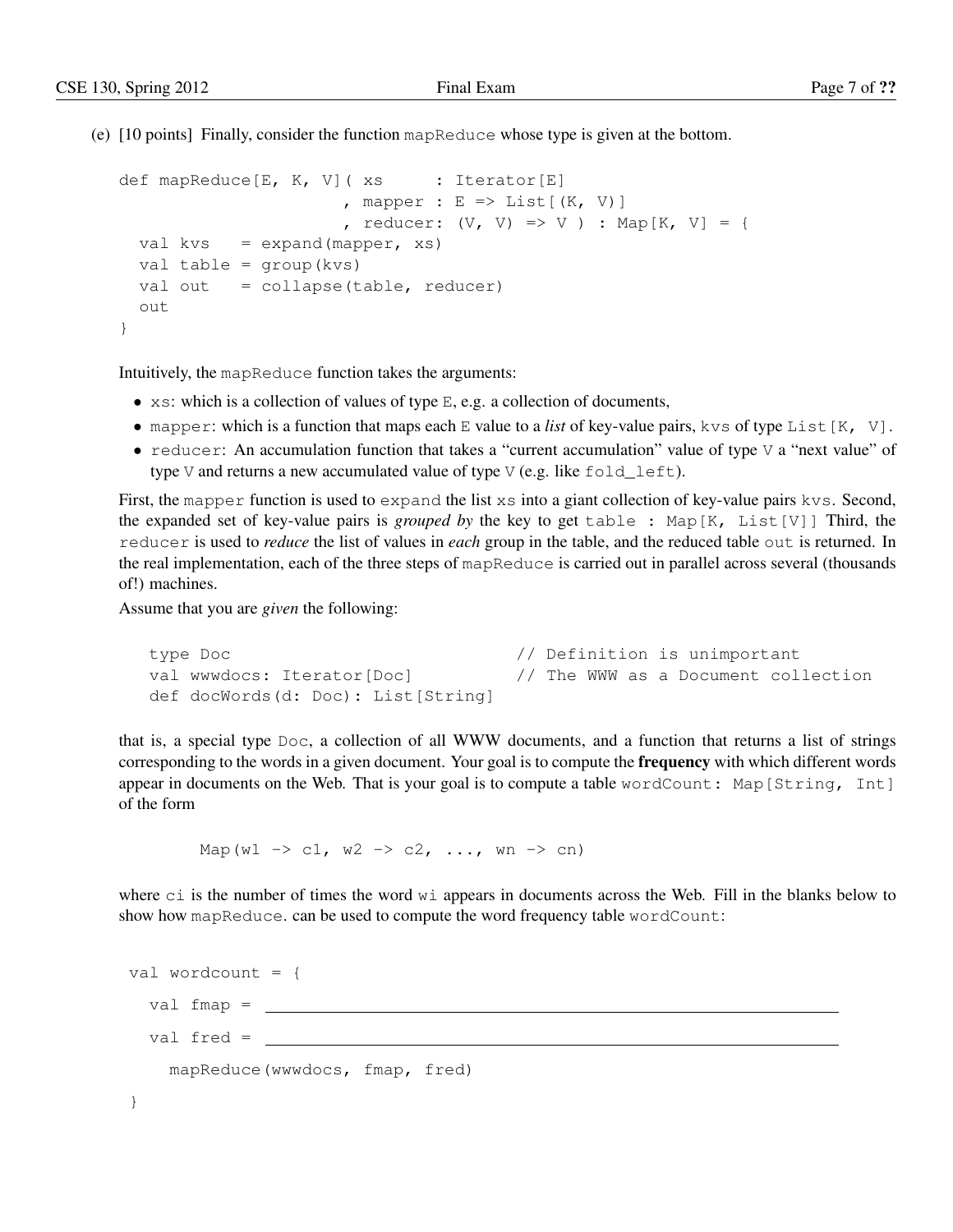3. [?? points] We will write several Scala functions to do simple manipulation of images represented by type

```
type Image = List[List[Int]]
```
i.e. lists of lists of integers, with each integer representing a pixel. For example, the following would be a simple image of a smiley face.

```
val img1 = List(List(11, 0, 12)), List( 0, 0, 0)
               , List(13, 0, 14)
               , List(15, 16, 17))
```
We can refer to each pixel of the image by its horizontal x and vertical y coordinate. The top left corner is  $(0, 0)$  and coordinates increase to the right and down. We can access coordinate  $(x, y)$  of img: Image as img(y)(x)

(a) [5 points] Fill in the body of the function square, which takes an image, and *squares* each integer in it. For example,

```
scala> square(img1)
res: Image = List (List (121, 0, 144), List( 0, 0, 0)
                , List(169, 0, 196)
                , List(225, 256, 289))
```
Fill in the blanks below to obtain an implementation of square .

```
def square(img: Image) : Image = {
  for ( ___ <- ______________________________________ )
  yield ____________________________________________
```

```
}
```
(b) [10 points] Next, fill in the body of the function crop, such that crop(img,  $x1$ ,  $y1$ ,  $x2$ ,  $y2$ ) returns an image which only contains the pixels from img at coordinates  $(x, y)$ , where  $x1 \le x \le x2$  and  $y1 \le y \le y2$ . (You can assume that all such coordinates exist in img.) For example,

```
scala> crop(imq1,0,1,2,4)res: Image = List(List(0, 0)), List(13, 0)
                 , List(15, 16))
```
Fill in the blanks below to obtain an implementation of crop .

def crop(img: Image, x1:Int, y1: Int, x2:Int, y2: Int): Image = { for ( \_\_\_ <- \_\_\_\_\_\_\_\_\_\_\_\_\_\_\_\_\_\_\_\_\_\_\_\_\_\_\_\_\_\_\_\_\_\_\_\_\_\_ ) yield \_\_\_\_\_\_\_\_\_\_\_\_\_\_\_\_\_\_\_\_\_\_\_\_\_\_\_\_\_\_\_\_\_\_\_\_\_\_\_\_\_\_\_\_ }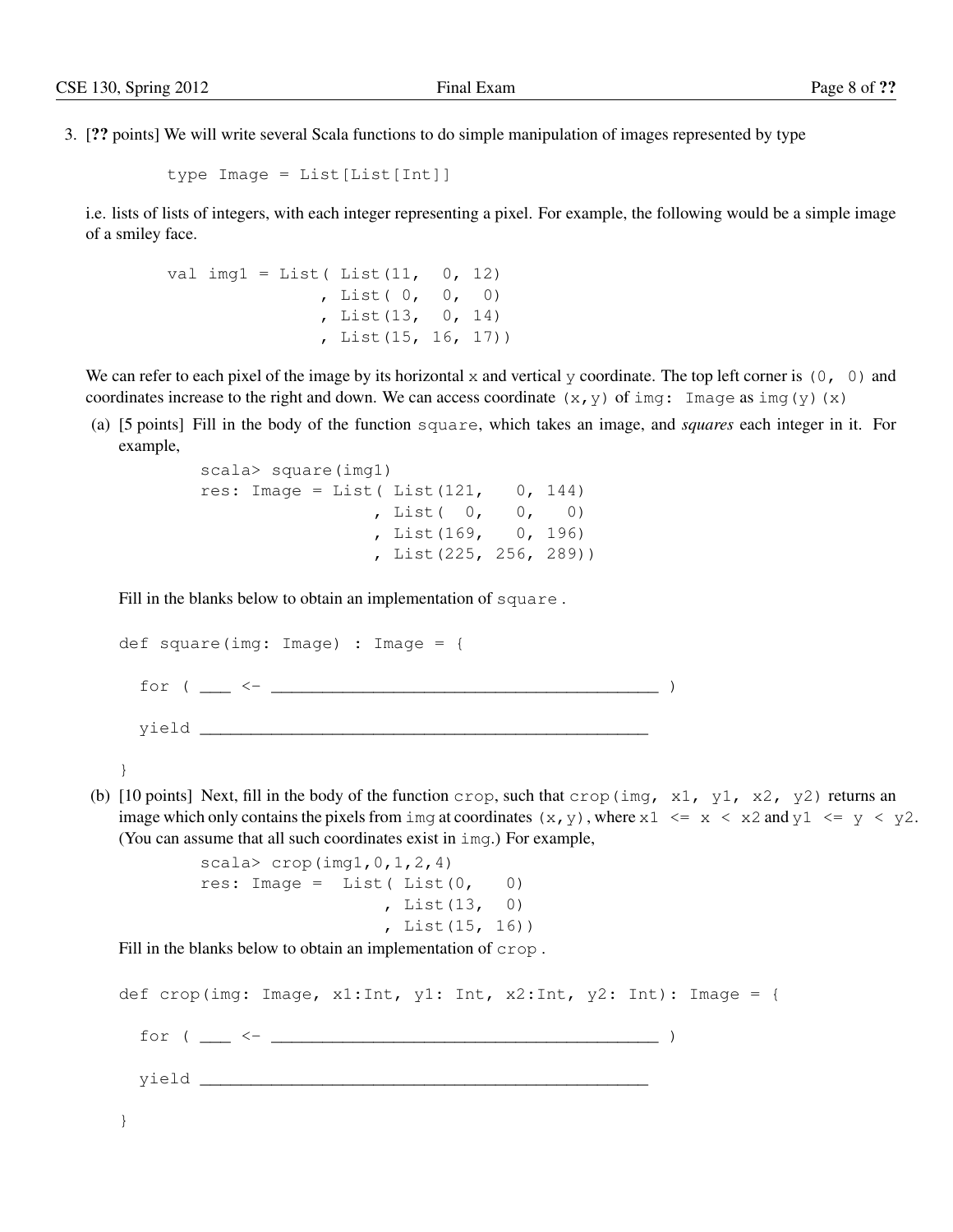**Hint:** For a list xs the call xs.slice(lo, hi) returns the *sub-list* of the lo, lo+1, ..., hi-1-th elements of xs For example,

> scala> List(0, 10, 20, 30, 40, 50, 60, 70).slice(2, 6) res: List[Int] = List(20, 30, 40, 50)

(c)  $[10 \text{ points}]$  Next, let us write a helper function zip. Given lists 11 and 12, zip(11, 12) returns a list of pairs. The nth element of the returned list is a pair consisting of the nth element of  $11$  and the nth element of  $12$ . If one of the lists is smaller than the other, the returned list contains pairs only for indices that both lists have. For example,

\_\_\_\_\_\_\_\_\_\_\_\_\_\_\_\_\_\_\_\_\_\_\_\_\_\_\_\_\_\_\_\_\_\_\_\_\_\_\_\_\_\_\_\_\_\_\_\_\_\_\_\_\_\_\_\_\_\_\_\_\_\_\_\_\_\_\_\_\_

\_\_\_\_\_\_\_\_\_\_\_\_\_\_\_\_\_\_\_\_\_\_\_\_\_\_\_\_\_\_\_\_\_\_\_\_\_\_\_\_\_\_\_\_\_\_\_\_\_\_\_\_\_\_\_\_\_\_\_\_\_\_\_\_\_\_\_\_\_

\_\_\_\_\_\_\_\_\_\_\_\_\_\_\_\_\_\_\_\_\_\_\_\_\_\_\_\_\_\_\_\_\_\_\_\_\_\_\_\_\_\_\_\_\_\_\_\_\_\_\_\_\_\_\_\_\_\_\_\_\_\_\_\_\_\_\_\_\_

\_\_\_\_\_\_\_\_\_\_\_\_\_\_\_\_\_\_\_\_\_\_\_\_\_\_\_\_\_\_\_\_\_\_\_\_\_\_\_\_\_\_\_\_\_\_\_\_\_\_\_\_\_\_\_\_\_\_\_\_\_\_\_\_\_\_\_\_\_

\_\_\_\_\_\_\_\_\_\_\_\_\_\_\_\_\_\_\_\_\_\_\_\_\_\_\_\_\_\_\_\_\_\_\_\_\_\_\_\_\_\_\_\_\_\_\_\_\_\_\_\_\_\_\_\_\_\_\_\_\_\_\_\_\_\_\_\_\_

\_\_\_\_\_\_\_\_\_\_\_\_\_\_\_\_\_\_\_\_\_\_\_\_\_\_\_\_\_\_\_\_\_\_\_\_\_\_\_\_\_\_\_\_\_\_\_\_\_\_\_\_\_\_\_\_\_\_\_\_\_\_\_\_\_\_\_\_\_

```
scala> zip(List(1, 2, 3), List(4, 5, 6))
res: List[Int] = List((1, 4), (2, 5), (3, 6))
```

```
scala> zip(List(1,2,3), List(4,5))res: List[Int] = List((1, 4), (2, 5))
```
Fill in the blanks below to obtain an implementation of zip.

```
def zip[A](l1: List[A], l2: List[B]): List[(A, B)] = {
```
}

(d) [10 points] Given two images img1 and img2 of the *same size*, add(img1, img2) returns an image where each pixel is the sum of the corresponding pixels from img1 and img2. For example,

```
scala> add(img1, img1)
res: Imq = List(List(22, 0, 24),
               List( 0, 0, 0),
                List(26, 0, 28),
                List(30, 32, 34))
```
Fill the implementation of add\_imgs below.

Hint: You may need *another* call to zip ...

```
def add(img1: Image, img2: Image): Image = {
   for ((r1, r2) < -zip(imq1, img2))yield _____________________________________________________
```
}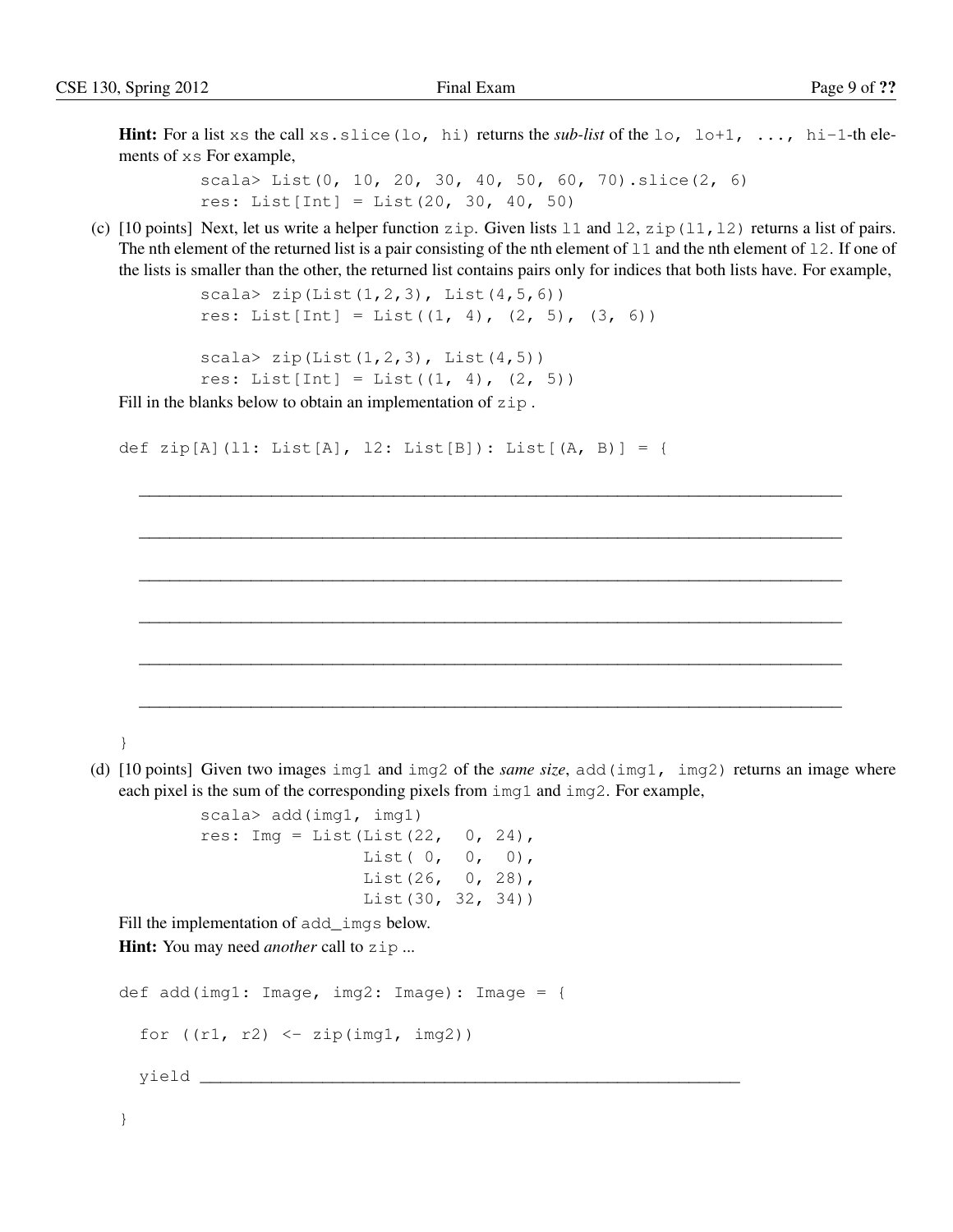4. [?? points] In this question, you will implement integer sorting in Prolog in two different ways. First, we will use a simple approach, which is inefficient, and then we will implement a more efficient merge sort.

Note: In Prolog, the less-than-or-equal operator is  $=<$ .

(a) [5 points] Fill in the implementation of the sorted predicate below. The predicate sorted  $(L)$  should hold if  $L$ is sorted in increasing order. For example:

```
?- sorted([]).
true.
?- sorted([10]).
true.
? - sorted([1, 2, 3, 3, 4]).
true.
? - sorted([10, 2, 3, 3, 4]).
false.
```
Fill in the skeleton below (the first two lines are for base cases, and note that  $[A, B|T]$  matches a list where the first two elements are A and B, and where T is the rest of the list):

| % Base Case 1                                                                                    |
|--------------------------------------------------------------------------------------------------|
| $sorted($ $)$                                                                                    |
| % Base Case 2                                                                                    |
| sorted ( )                                                                                       |
| % Inductive Case                                                                                 |
|                                                                                                  |
| (b) [5 points] The predicate sort $(L1, L2)$ holds if L2 is a sorted version of L1. For example: |
| ?- sort $([4, 1, 3, 2]$ , L).                                                                    |
| $L = [1, 2, 3, 4].$                                                                              |

Fill in the implementation of sort below, using the sorted predicate from part (a).

 $sort(L1, L2)$  :- $\_$ 

Hint: You *may use* the built-in predicate permutation, which takes two lists and returns true if the two lists contain the same elements, but possibly *in a different order*. For example,

> ?- permutation( $[1,3,5]$ , X).  $X = [1, 3, 5]$ ;  $X = [1, 5, 3]$ ;  $X = [3, 1, 5]$ ;  $X = [3, 5, 1]$ ;  $X = [5, 1, 3]$ ;  $X = [5, 3, 1]$ ; false.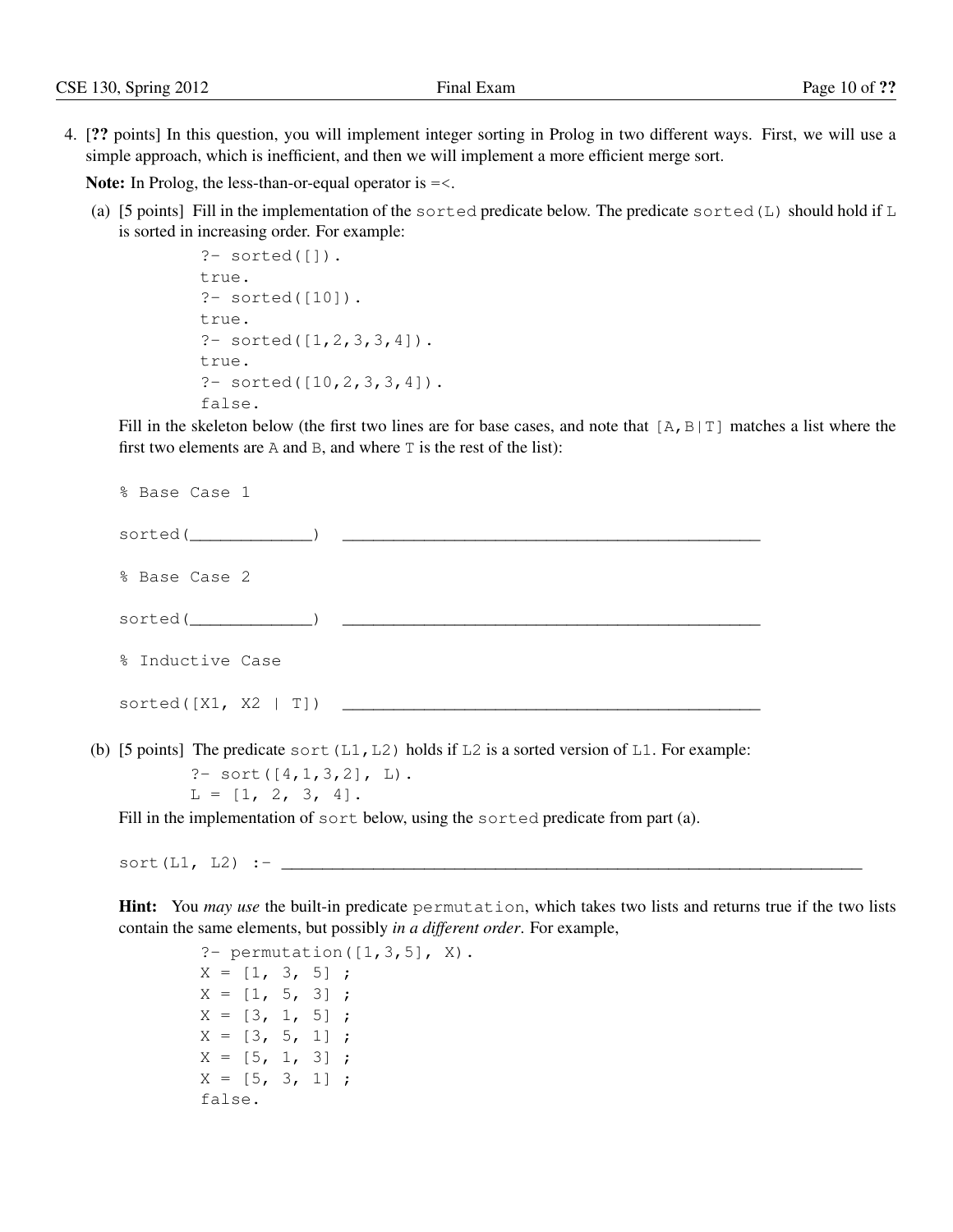```
?- permutation([1, 3, 3], X).
X = [1, 3, 3];
X = [1, 3, 3];
X = [3, 1, 3];
X = [3, 3, 1];
X = [3, 1, 3];
X = [3, 3, 1];
false.
```
(c) [10 points] In the previous parts, we implemented a simple sort predicate, but with some cheating, as we used permutation. Now, we will implement mergesort *from scratch*.

First, we need to implement split. The predicate split  $(L1, L2, L3)$  holds if L2 contains the even-indexed elements of L1 (counting from 0) and L3 contains the odd-indexed elements of L1. For example:

```
?- split([0], X, Y).
X = [0],Y = [].
?- split([0,1,2], X, Y).
X = [0, 2],Y = [1].
?- split([0,1,2,3,4,5,6], X, Y).
X = \begin{bmatrix} 0 & 2 & 4 & 6 \end{bmatrix}Y = [1, 3, 5].
```
and, by the awesomeness of Prolog,

?-  $split(X, [0, 1, 2], [10, 11, 12]).$  $X = \begin{bmatrix} 0 & 10 & 1 & 11 \\ 2 & 0 & 12 \end{bmatrix}$ .

Fill in the implementation of split below:

% Base Case 1  $split(\_\_ ,\_\_ ,\_\_ ,\_\_ )$ % Base Case 2  $split(\_\_ ,\_\_ ,\_\_ ,\_\_ ,\_\_ )$ % Inductive Case  $split(\_\_ ,\_\_ ,\_\_ ,\_\_ \_ \$ 

(d) [10 points] The next step is to implement merge, which takes two sorted lists and returns a sorted list containing all the elements of both input lists. Here is an OCaml implementation of merge that you need to match in Prolog: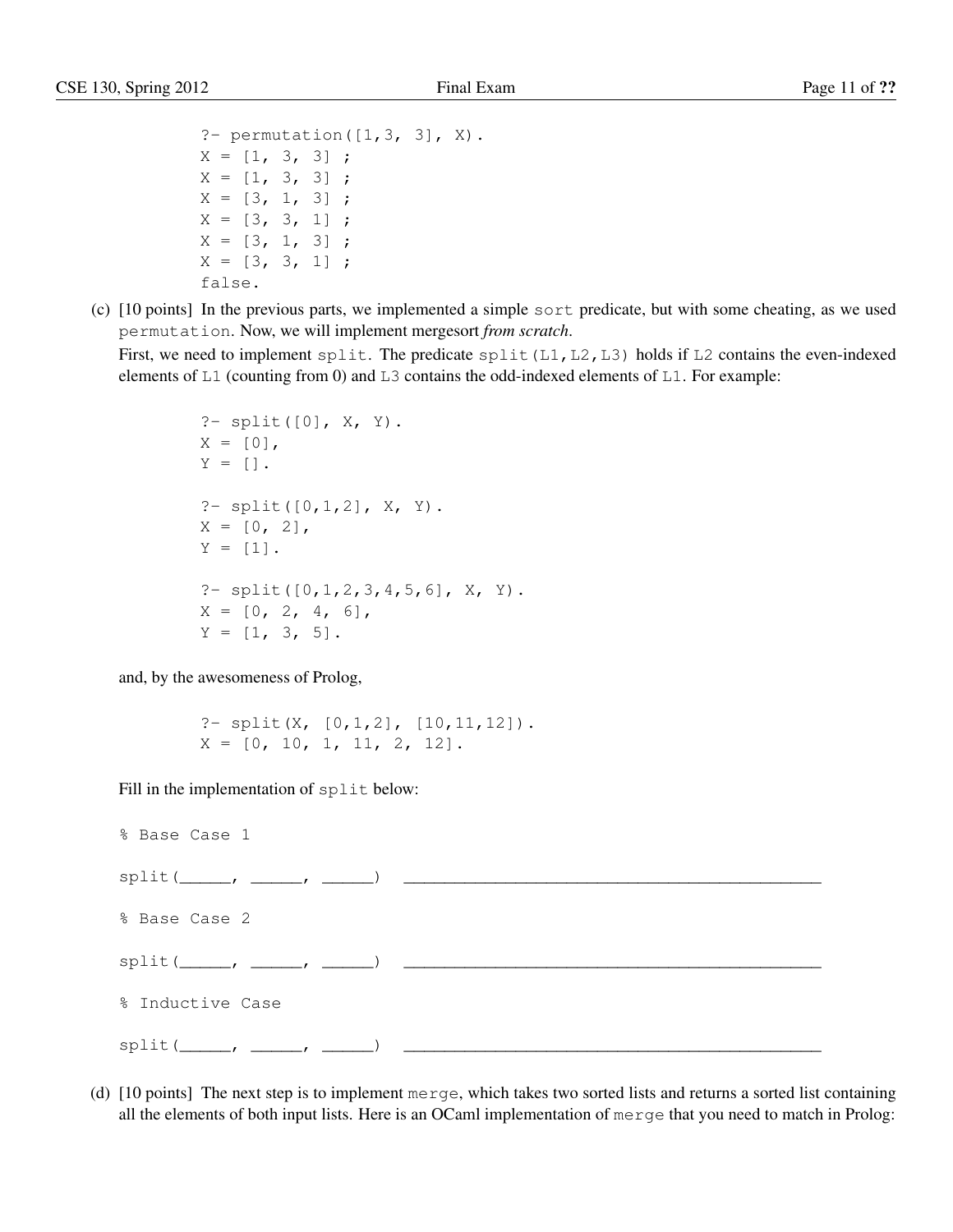```
let rec merge xs ys =
      match (xs, ys) with
       | ([] , \_) -> ys
       | (\_, []) -> xs
      | (x::xs', y::ys') \rightarrow if x \Leftarrow ythen x :: (merge xs' ys)
                               else y :: (merge xs ys')
The merge predicate in Prolog takes three parameters: merge (L1, L2, L3) holds if L3 is the result of merg-
ing the sorted lists L1 and L2 (meaning you can assume that L1 and L2 are sorted). For example:
?- merge([1, 10], [3, 4, 20], L).
L = [1, 3, 4, 10, 20].
?- merge([X, 3], [2, 4, Y], [1, 2, 3, 4, 6]).
X = 1.
Y = 6.Fill in the implementation of merge below:
% Base Case 1
merge([], Ys, Res) :- _________________________________________.
% Base Case 2
merge(Xs, [], Res) :- _________________________________________.
% Inductive Case 1
merge(_____, _____, _____) :- _________________________________________.
% Inductive Case 2
merge(_____, _____, _____) :- _________________________________________.
```
(e) [10 points] Finally, you will use split and merge to implement merge sort. As a reminder, here is an Ocaml implementation:

let rec merge\_sort xs = match xs with  $| | |$   $|$   $\rightarrow$   $|$  $| [x] \rightarrow [x]$  $| \rightarrow$  let ys, zs = split xs in merge (merge\_sort ys) (merge\_sort zs)

Define a predicate merge\_sort(L,S) which holds if S is a sorted version of L. For example:

?- merge\_sort([20,3,6,2,7], X).  $X = \begin{bmatrix} 2, 3, 6, 7, 20 \end{bmatrix}$ .

Fill in the implementation of merge\_sort below: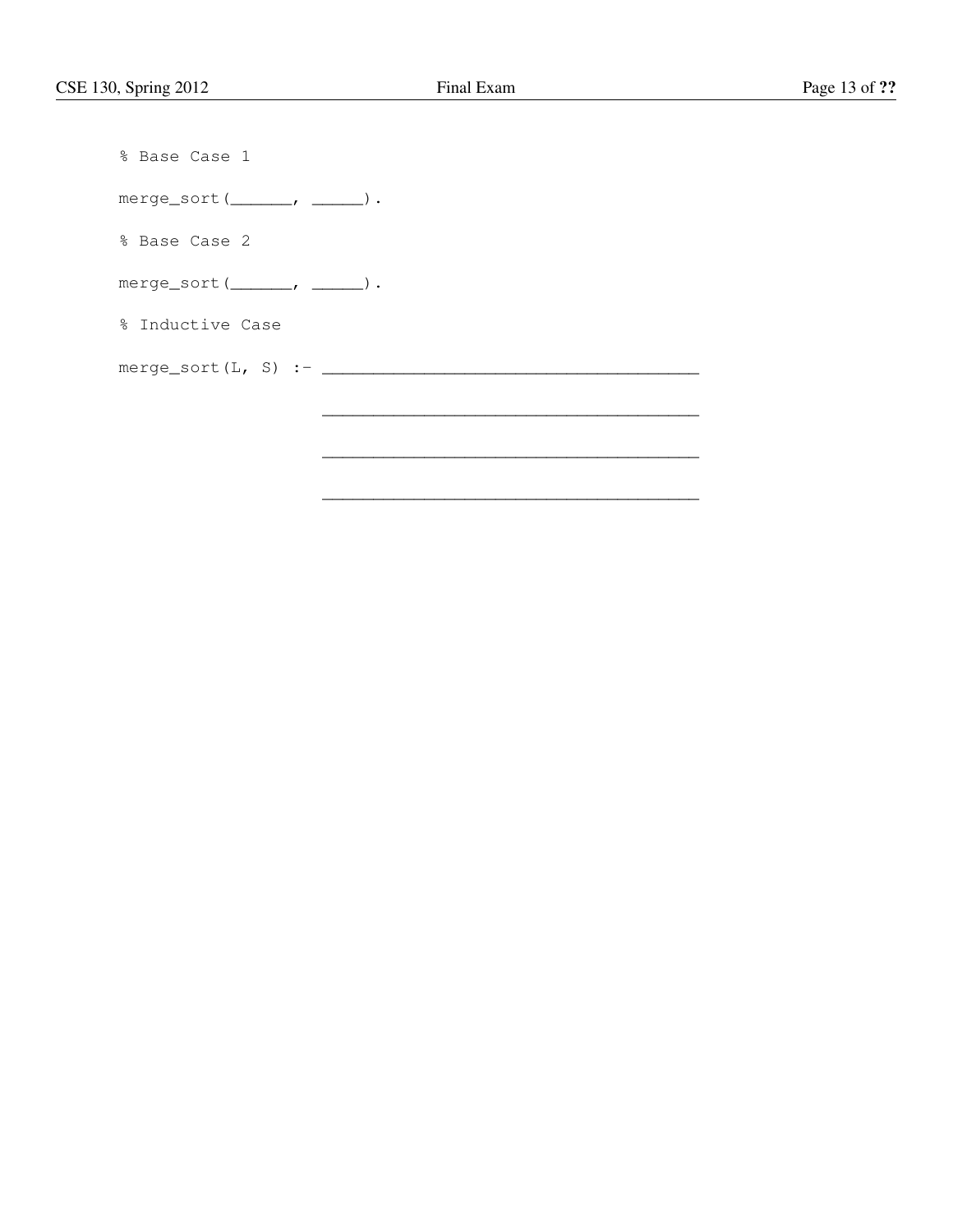5. [?? points] For this problem, you will write Prolog code that checks whether a given ML expression is *well-scoped*, that is, that every variable that is used in the expression is *bound* in the expression. That is, your prolog code will check, just by looking at the code, not by running it, whether or not your nanoML implementation would have thrown a Nano.MLFailure "Variable not bound: ..." exception.

First, we shall encode nanoML expressions as Prolog terms via the following grammar.

```
expr ::= |\text{const}(i)|var(x)| plus(expr, expr)
               | leq(expr, expr)
               | ite(expr, expr)
               | letin(var(x), expr, expr)
               fun(var(x), expr)| app(expr, expr)
```
The table below shows several examples of Ocaml expressions, the Prolog term encoding that expression.

| ML Expression                           | Prolog Expression Term                           |
|-----------------------------------------|--------------------------------------------------|
| 2                                       | const(2)                                         |
| X                                       | var(x)                                           |
| $2 + 3$                                 | plus (const $(2)$ , const $(3)$ )                |
| $2 \leq 3$                              | leq(const(2),const(3))                           |
| fun $x \rightarrow x \leftarrow 4$      | fun(var(x), $leq(x)$ , $(var(x), const(4))$ )    |
| fun $x \rightarrow$ fun $y \rightarrow$ | fun $\text{(var(x)}, \text{fun}(\text{var(y)}),$ |
| if x then y else 0                      | ite(var $(x)$ , var $(y)$ , const $(0)$ )))      |
| $let x = 10 in x$                       | letin(var(x), const(10), var(x))                 |
| fun $x \rightarrow$                     | fun (var(x),                                     |
| $let y = x in$                          | letin(var(y), var(x)                             |
| $+$ y                                   | plus(var(y),var(y)))                             |

(a)  $[10 \text{ points}]$  Write a Prolog predicate reads  $(E, X)$  that is true if X is *read anywhere* inside the expression E. When you are done, you should get the following behavior:

```
?- reads(plus(const(2), const(3)), x).
   False.
?- reads(letin(var(x), const(1), var(a)), X).
   X = aTrue.
?- reads(fun(var(x), plus(var(a), var(b))), X).
   X = a;
   X = b;
   True.
?- reads(fun(var(b), plus(var(a), var(b))), X).
   X = a;X = b;True.
```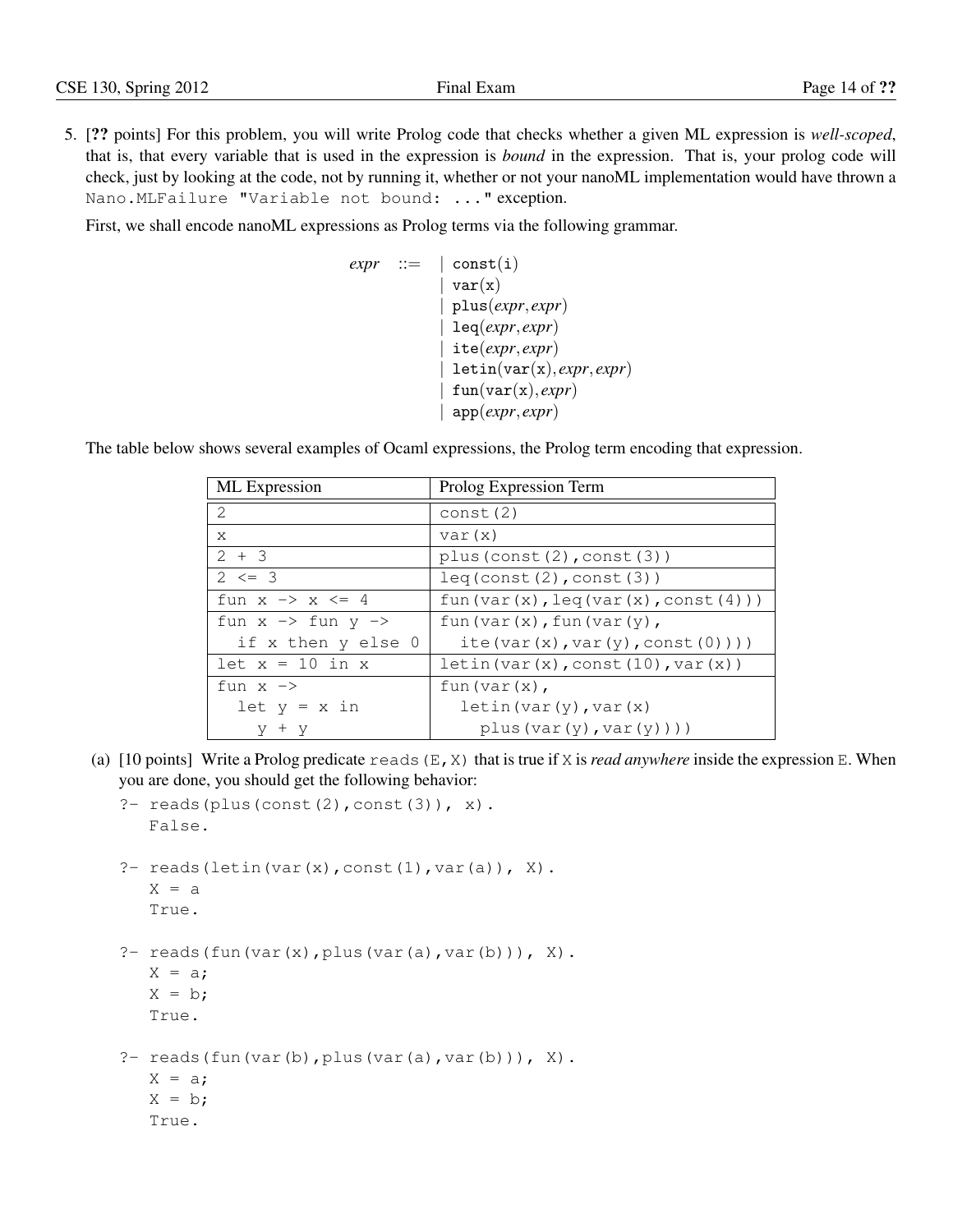Write your solution by filling in the grid below. **Hint:** If you need an "Or", you may add extra rules where needed, (or better, just use the ; operator.)

| reads (const (I), X) :- $0 = 1$ . % i.e. false |  |  |
|------------------------------------------------|--|--|
| reads $(var(X), Y)$ :-                         |  |  |
| reads (plus $(E1, E2)$ , X) :-                 |  |  |
| reads $(\text{leq}(E1, E2), X)$ :-             |  |  |
| reads (ite $(E1, E2, E3)$ , X) :-              |  |  |
| reads (letin (var $(Y)$ , E1, E2), X) :-       |  |  |
| reads $(fun(var(Y), E), X)$ :-                 |  |  |
| reads (app $(E1, E2)$ , X) :-                  |  |  |

(b) [15 points] Write a Prolog predicate wellscoped(E) that is true if E is *well-scoped*, that is, each variable that is read is previously bound. When you are done, you should get the following behavior:

```
?- wellscoped(plus(var(a),const(3))).
  False.
```
- ?- wellscoped(letin(var(a),const(1),plus(var(a),const(3)))). True.
- ?- wellscoped(fun(var(b), plus(var(a), var(b)))). False.
- ?- wellscoped(fun(var(b),fun(var(a), plus(var(a),var(b))))). True.
- ?- wellscoped(app(fun(var(a),plus(var(a),const(1))), var(a))).